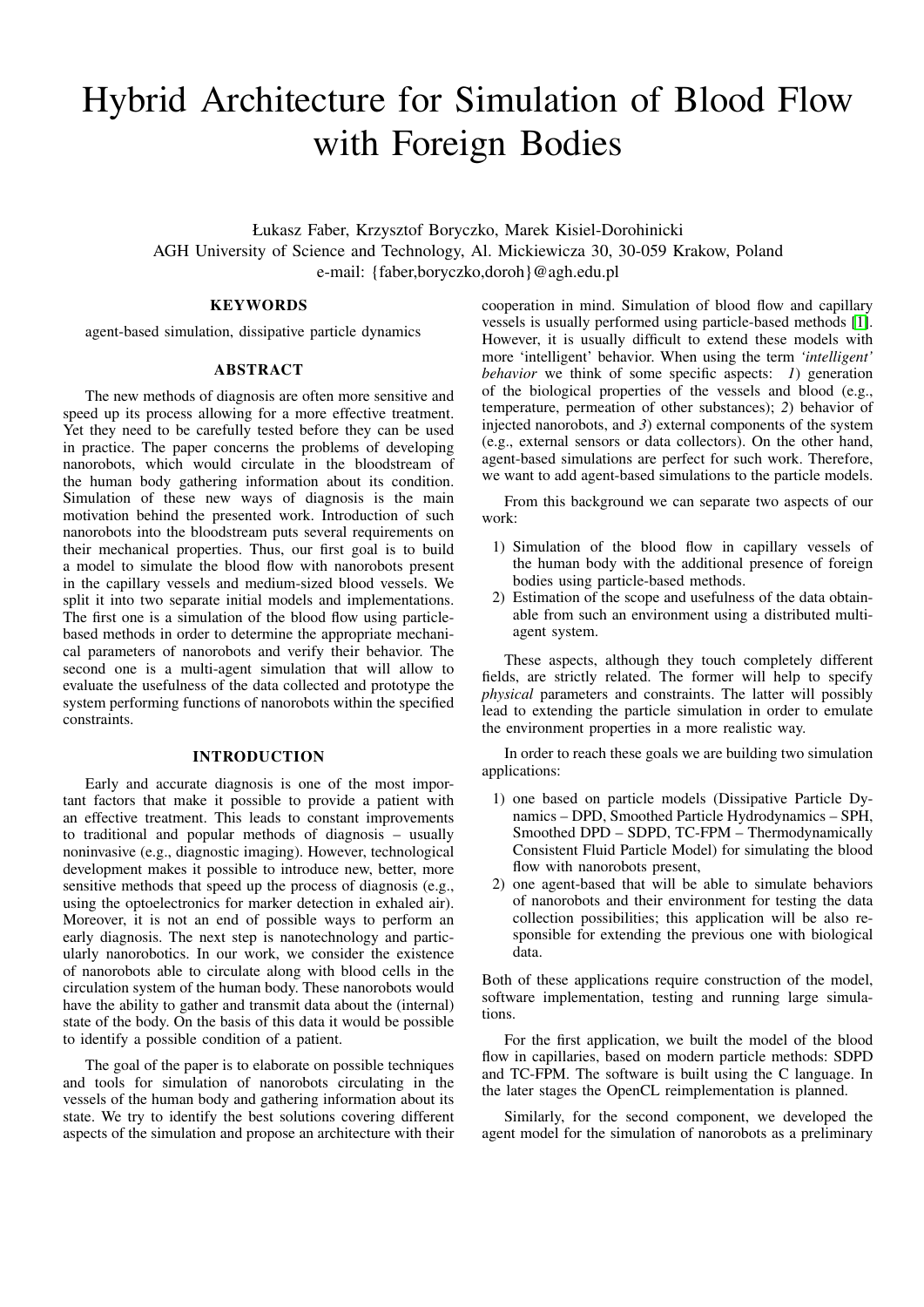requirement for the implementation of the simulation platform. We should note, that the characteristics of these models are quite specific for the problem: the agents are very small but, on the other hand, quite capable in terms of their functions. They can perform full range of complicated behavior: sensing, acting, communication, movements. To the best of authors knowledge, there are no similar, ready-to-use models.

Apart from discussing the techniques for both simulation models, in the paper we present the architectural description of both components and propose the mechanism of their interaction. The actual evaluation of the architecture is based on the experiences gained during independent runs of the simulations of the blood flow and the agents, yet the results encourage further work in this direction.

## BACKGROUND AND TECHNICAL SOLUTIONS

In this section we will review both discussed simulation models and most popular tools used with them.

#### *Blood Flow Simulations*

Blood is a highly complex tissue with its cells suspended in a liquid environment known as blood plasma. An important fact is that the blood and the vascular bed are the integral parts of all tissues of the body. Thus, disorders in physiology of individual body organs result in changes to the composition of the blood and vice versa – blood disorders and changes in its composition have a significant effect on the entire body.

The physiological task of the blood is transport. The blood transports oxygen, carbon dioxide, nutrients, hormones, metabolic products and cells. The task of the oxygen carrier is fulfilled by erythrocytes which are the most numerous blood cells and constitute about 45% of its volume. Their shape resembles a biconcave lens with a diameter of about 8  $\mu$ m. This shape ensures a relatively high surface area to volume ratio and allows to adjust size to the capillaries. Research has shown that erythrocytes are able to flow through the vessels with the diameter of about 4  $\mu$ m.

Number, shape and flexibility of erythrocytes have a direct impact on macroscopic parameters describing the hydrodynamic properties of blood. They have been a subject of numerous studies and simulations. A lot of models were developed in order to study the flow of blood in large blood vessels as well as the behavior of its cells when traveling through the capillaries. It is worth to note that there is a need to adjust the time-space scale of the used simulation method to the simulated phenomenon. Thus, in flow simulations in large (macroscopic) blood vessels the CFD methods or the Smoothed Particle Hydrodynamics (SPH) method are used. Simulation of the blood flow in capillaries, in mesoscale, was for a long time quite troublesome as there was no adequate model for this scale. First models were relatively large simplifications of the phenomenon [\[2\]](#page-6-1), [\[3\]](#page-6-2), [\[4\]](#page-6-3). Only in 1992, the Dissipative Particle Dynamics (DPD) method was proposed [\[5\]](#page-6-4). It was designed to simulate phenomena happening in the mesosopic scale. This method had several artifacts that were later removed in a method called Fluid Particle Model (FPM). As shown in [\[6\]](#page-6-5) these methods and their combinations are well-suited for the accurate modeling of complex fluid flows in the size range 10 nm to 100  $\mu$ m.

On this basis, the model of blood flow in the capillaries was proposed that took into account the flexibility of erythrocytes, their interactions with the walls of the capillaries and the presence of fibrinogen [\[7\]](#page-6-6), [\[8\]](#page-6-7).

#### *Multi-Agent Systems*

In a Multi-Agent System (MAS), the process of solving a computational problem is decomposed into autonomous, intelligent entities called agents. Agents can actively follow some goals, based on their beliefs (perceived environment), plan their actions ahead and learn from experiences.

In order to achieve this, MAS are often used along with other methods from Artificial Intelligence or Machine Learning. Agents may also own resources and interact with each other. The structure of the system is expected to emerge from these decentralized agent interactions. MAS are thus a bottomup and decentralized approach to system design and problem solving.

Multi-agent systems and, more generally, the concept of an intelligent agent have found multiple applications, both as a way to model complex systems and as a programming paradigm to implement them. Several established agent-based technological solutions exist, including FIPA compliant, fullyfledged environments like JADE or JADEX, where agents are a basic unit of software abstraction. As an example of another approach, there are also minimalistic and easy-to-use tools like NetLogo, where agents are only present at a domain level, as means of problem decomposition.

The first class of systems can be used to solve any problem that benefits from using an agent-oriented approach. However, in some particular classes of applications, this can be very inefficient. This happens especially in the case of simulation and computational applications, where agents and their behaviors are well defined. Such MAS might not need to be open to other systems, require the possibility of code migration nor support FIPA-compliant communication.

In these cases, systems of the second class are more efficient and a much better choice. However, they suffer from other drawbacks, as they do not support componentoriented approach, which affects code reusability and make more complex problems hard to program. Also, these systems are usually not suited for running in distributed environments. In other words, they do not scale well with bigger problems or more complex systems.

Usually, Multi-Agent Systems have following properties [\[9\]](#page-6-8): agents are autonomous and independent, agents are aware only of their local environment; in other words, no agent has all the data in the system, there is no central control component (i.e., an agent that would be able to supervise the whole system). Some researchers add also asynchronicity of the system to this set of properties [\[10\]](#page-6-9). Moreover, to execute their tasks in such a system agents usually need to have means of communication and mutual interactions. The way they are handled depends on the environment and system requirements.

Agent-based (and multi-agent) systems are well-researched and extensively used solutions to a very wide range of different problems: transportation, metaheuristic problem solving [\[11\]](#page-6-10), multi-robotics, social simulations, etc. Their properties make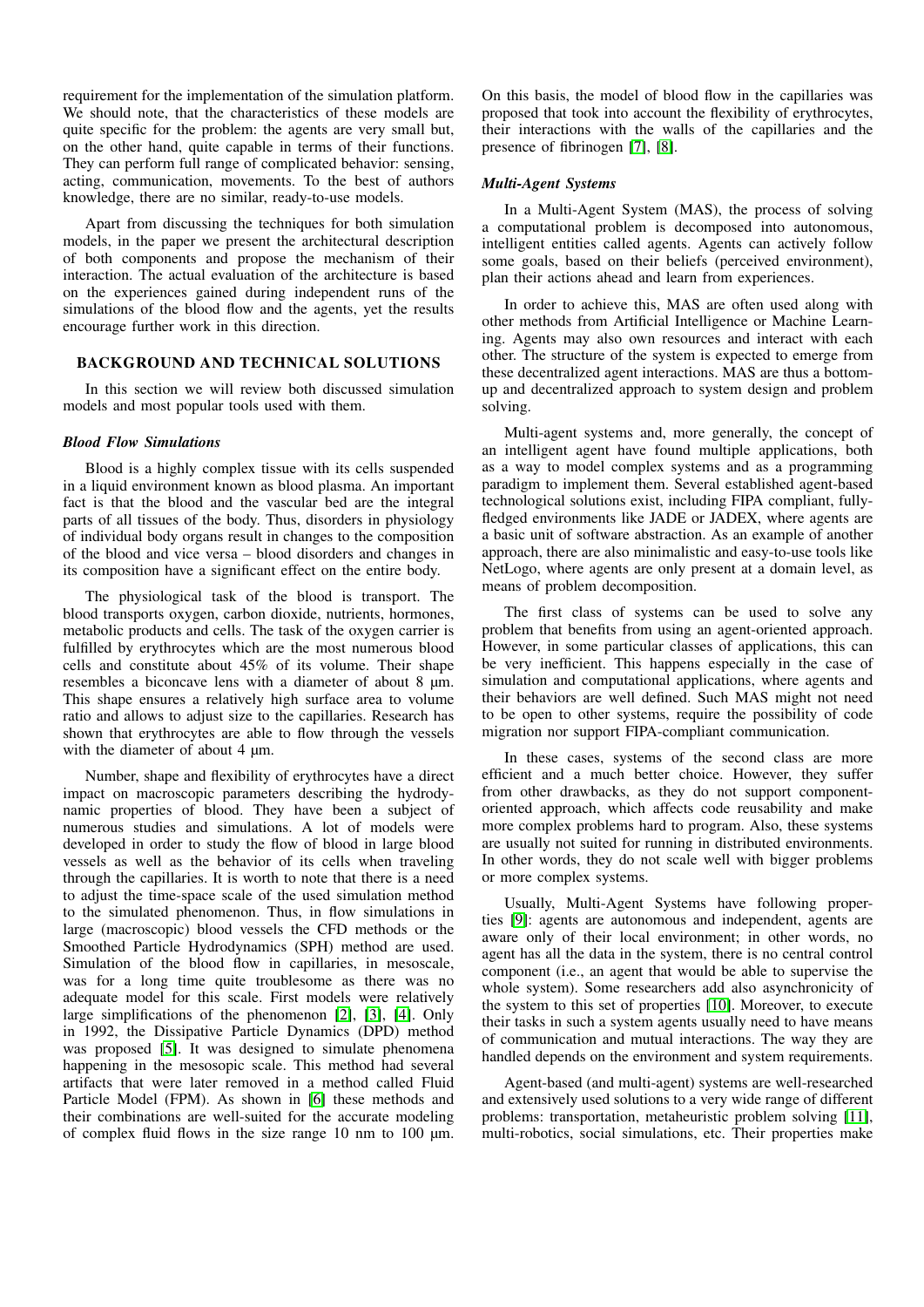them well-suited for distributed systems [\[12\]](#page-6-11): they offer modularity and scale efficiently.

The question arises: why did we choose multi-agent systems? The simple answer is: agents are successfully used in multi-robotics scenarios due to their properties [\[13\]](#page-6-12).

The MAS properties, that we described above, correspond clearly with the properties of the nanorobotic system that could be located in the blood vessels. In such conditions: nanorobots need to be autonomous as there is no possibility for all of them to communicate, nanorobots are unable to 'know' the whole environment as they are constrained in terms of computational power and storage capabilities, there is no possibility to introduce one central component that would be able to supervise all nanorobots. Moreover, the system is completely asynchronous. It also needs to adapt to constantly changing properties in terms of agents relative and absolute spatial positions, their communication and interaction partners.

As a second phase requires a simulation of a patient body properties, we will need to use an existing or implement a new agent-based simulation platform. For this purpose we should briefly review some of the possible choices of simulation platforms.

There exists a plethora of multi-agent frameworks which may be used to support the construction of simulation systems. Some of them are oriented to specific kinds of simulation (see  $[14]$ ,  $[15]$ ): e.g., simulating of movement of entities with 3D visualization (e.g., breve [\[16\]](#page-6-15)), possibility of visual programming (e.g., SeSam [\[17\]](#page-6-16)). When looking for universal agent-based simulation frameworks (especially in open-source software domain), one should consider such products as, for example, Galatea [\[18\]](#page-6-17), RePast [\[19\]](#page-6-18), Mason [\[20\]](#page-6-19). Other ones are general-purpose agent-based programming frameworks (e.g., JADE [\[21\]](#page-6-20)) that may be of course adapted to any kind of simulation. MadKit [\[22\]](#page-6-21) should also be mentioned as a framework for simulating complex populations (following Agent/Group/Role paradigm).

The frameworks described in the next paragraphs were selected as the most promising examples of general-purpose agent-based simulation frameworks in the open-source market.

MASON is an agent-oriented simulation framework developed at George Mason University. It is advertised as fast, portable, 100% Java based. The multi-layer architecture brings complete independence of the simulation logic from visualization tools. The models are self-contained and may be included in other Java-based programs.

The programming model of MASON follows the basic principles of the object-oriented design. An agent is instantiated as an object of a class, added to a scheduler and its *step* method is called during the simulation. There are no predefined communication nor organization mechanism. There are neither ready-to-use distributed computing facilities nor componentoriented solutions.

RePast is a widely used agent-based modeling and simulation tool. It has multiple implementations in several languages and built-in adaptive features such as genetic algorithms and regression. The framework uses fully concurrent discrete event scheduling. Dynamic access to the models in the runtime (introspection) is possible using a graphical user interface.

<span id="page-2-0"></span>

Fig. 1: Overview of the architecture. We can pinpoint two layers: conceptual (upper) and implementational (lower). The communication in the former is related to the way agents obtain and generate information. Agents sense the environment and (possibly) act on it.

In Repast Simphony, a new organizational concept called 'context' was introduced. It consists of a group of unorganized agents (they may be organized using so-called projections) and may create a hierarchical structure (context can have many subcontexts and so on). This idea affects the perception of agents in such way, that an agent in the sub-context also exists in the parent context, but the reverse is usually not true.

MadKit is a modular and scalable multi-agent platform written in Java, aimed at modeling different agent organizations, groups and roles in artificial societies. It is built based on a so called Agent/Group/Role organizational model, using a plugin-based architecture. The architecture of MadKit is based on micro-kernels which provide only the basic facilities: local messaging, management of groups and roles, launching and killing of agents. Other features (remote messages, visualization, monitoring and control of agents) are performed by agents. Both thread based and scheduled agents may be developed.

Simulations do not require any particular structure or model to run. However, it is possible to add an arbitrary scheduler or create complex agent communities and relationships. Agents can locate other agents having some specific role or belonging to some particular group. Agents can communicate with each other using these roles or group membership (i.e. using broadcast messages).

## ARCHITECTURE

The system has two heterogeneous components that can be discussed independently. We have built two separate models for initial tests. The basic idea behind the system is to use particle-based simulation techniques for the environment and agent-based ones for the foreign bodies 'injected' into the flow. In our particular case we define environment as capillary vessels, and the external bodies are nanorobots. An overview of the architecture is shown in Figure [1.](#page-2-0)

The system is parallel by the nature of the performed computations. The current implementations are based on C (Message Passing Interface – MPI) and Java, but future implementations will be prepared mostly for highly-parallel environments like GPGPU.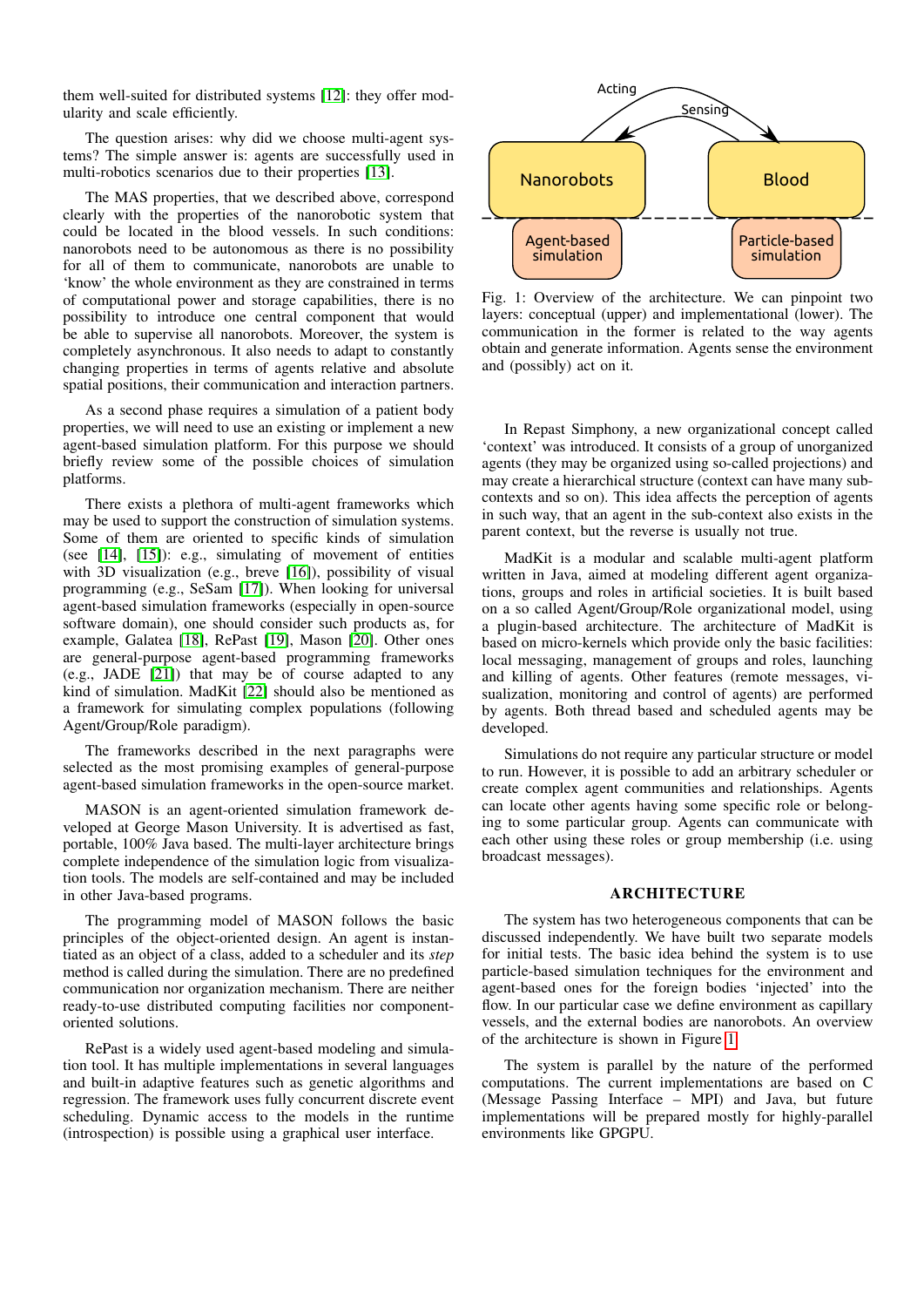### *Particle-based Component*

For the first phase, the model of the blood flow in capillary vessels will be built. It will be based on modern particle methods that take into consideration internal state of particles (thermodynamically consistent) – SDPD (Smoothed DPD) [\[23\]](#page-6-22) and TC-FPM (Thermodynamically Consistent FPM) [\[24\]](#page-6-23). Simulations will make it possible to set the mechanical parameters of the introduced objects that are required for their proper functioning in the circulatory system. Moreover, the physical parameters of the environment that should be possible to determine around the flowing object will be defined. Application of these simulation methods will allow to determine more parameters, including the internal temperature of tissues as its differences, in the context of other information, may indicate the presence of cancer.

During the first phase we will implement the simulation application. Then, we will perform extensive tests in order to obtain proper parameters of the simulation and to ensure high reliability and optimization (in terms of simulation speed). As mentioned earlier, we plan to run the simulation in a highly parallel environment. The obtained parameters will be used for specifying constraints of an agent operating 'inside' a nanorobot.

<span id="page-3-0"></span>

Fig. 2: Flow of the bodies in a larger vessel.

Figures [2](#page-3-0) and [3](#page-3-1) show a flow of the bodies in larger vessel during simulations with aim to determine how their shapes influence viscosity. Figure [4](#page-3-2) is the part of determining mechanical properties of the bodies. We try minimize their influence on the flow of blood. In our simulations we use properties similar to erythrocytes but we omit proportions of the volume to the area as it is relevant only for an oxygen transport.

Our goal is to specify shape of a nanorobot. Some of the sample, initial results include the computation of Reynolds numbers for flat and biconcave bodies in relation to the number of simulation steps. As mentioned before, we do not have to keep proportions that are normally required for erythrocytes because there is no oxygen transport involved. If possible, we would prefer to increase the volume but keep all of the mechanical properties. Thus, our first attempt is to use not

<span id="page-3-1"></span>

Fig. 3: Flow of the bodies in a larger vessel.

<span id="page-3-2"></span>

Fig. 4: Visualization of the flow in simulations leading to determining of mechanical properties of the bodies.

biconcave but flat nanorobots. We compared the behavior of these two possibilities (flat and biconcave nanorobots). Figures [6,](#page-4-0) [7](#page-4-1) and [8](#page-4-2) show shapes of the nanorobots successively in: 0th, 2500th and 4000th steps of the simulation. It is noticeable that flat ones are less flexible and this reflects on the blood flow. This fact is also visible in Figure [5.](#page-4-3)

## *Agent-based Component*

The agent-based component should have following general properties:

- It should consist mostly of small agents strictly constrained in terms of computational capacity and the available memory size.
- It should be able to simulate agents separation in human body and spatial distribution.
- It should be possible to introduce larger entities into the system (but external to the body) that will be able to execute more complicated tasks (like data gathering).
- There is a need to introduce spatial properties (positions) and neighborhood for both the agents playing the role of the environment and those controlling nanorobots. For the former, because they are parts of a specific spatial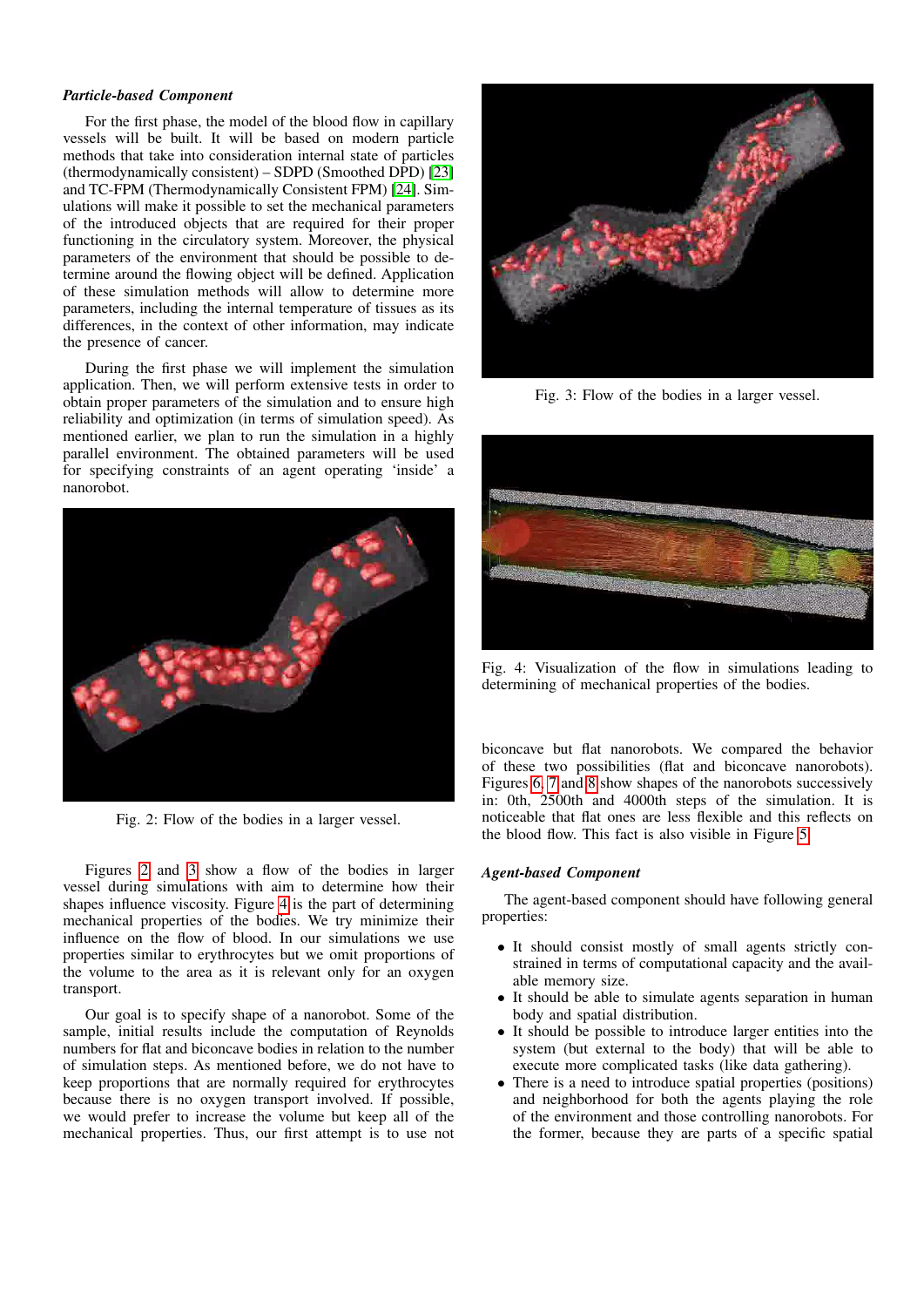<span id="page-4-3"></span>

<span id="page-4-0"></span>Fig. 5: Value of the Reynolds number (in program-dependent units) in consecutive steps of the simulation.



Fig. 6: Visualization of the 0th step of the simulation (initial configuration).

structure, and for the latter because there is a need to know which agents can communicate in order to simulate aforementioned communication problems.

The nanorobots need to pass the collected data to an external component that will be able to process it having a more broad view (as it will have more information about the whole system and thus about the body).

There are several possibilities how to implement such an agent-based simulation platform. Initially, we test our requirements using the AgE platform [\[25\]](#page-6-24). The AgE platform includes two types of agents: heavyweight agents and lightweight ones.

Heavy agents are realized as separate threads, as in the JADE platform. They communicate through asynchronous message passing. This is an effective model when the number of agents is small or agent interactions are sparse (i.e. each agents communicates only with a small number of other agents).

Moreover, AgE introduces lightweight agents. Populations of such agents are thread-contained and execute pseudoconcurrently, one step each at a time. Some restrictions on how agents may change each other state, along with communication constraints, described further below, emulate concurrency effects and execution interleaving. From these agents perspective, they are effectively processed in parallel.

<span id="page-4-1"></span>

<span id="page-4-2"></span>(a) Biconcave nanorobots. (b) Flat nanorobots.

Fig. 8: Visualization of the 4000th step of the simulation.

Thus, the platform API available to heavyweight and lightweight agents is very similar. The main difference is in efficiency and determinism, as needed in a particular case.

Each agent in AgE belongs to some environment. Agents can communicate with each other within their environment or query it to acquire some information. In the case of heavy agents, the environment simply consists of multiple distributed nodes. All heavy agents on all connected nodes belongs to it. When it comes to lightweight agents, environments are treated as agents themselves. These *aggregate* lightweight agents also have properties, behavior, and also execute in some higher level environment. Thus lightweight agents form hierarchies, as shown in Figure [9.](#page-4-4) The root agent is a heavy one and is called a *workplace*. A workplace encompasses all the hierarchy within its thread and initiates step based, pseudo-concurrent execution.

<span id="page-4-4"></span>

Fig. 9: Agent tree structure in AgE. Workplaces are units of distribution among separate AgE nodes. Each workplace may consist of any number of aggregates and simple agents. The *virtual root agent* represents a common root for all workplaces which handles communication facilities on their level.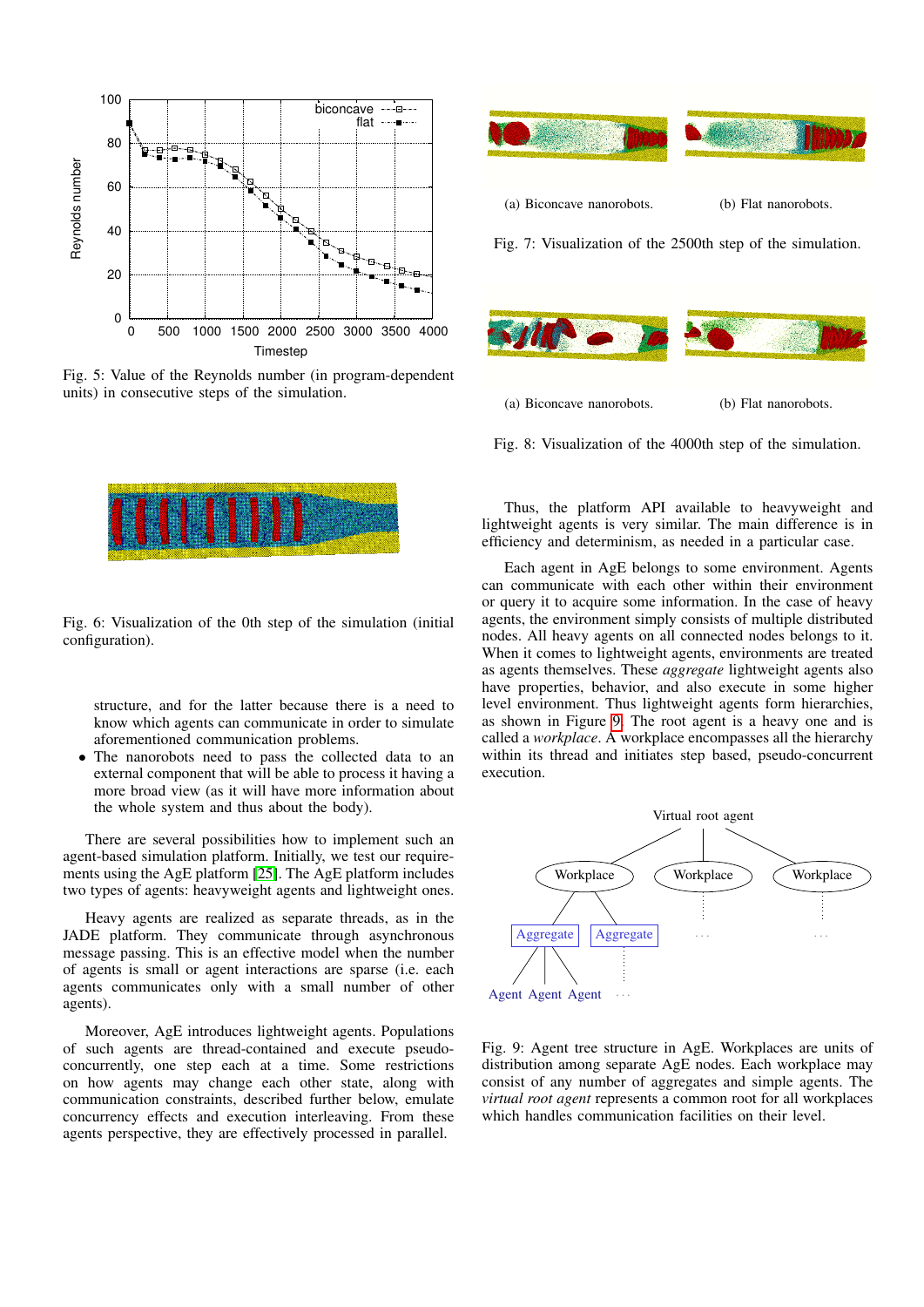In future, additional functionalities of the platform should include monitoring of the system for purpose of having an online information about its state and distribution of the simulation.

At least three broad kinds of agents are introduced:

- 1) one for simulation of the environment,
- 2) one for simulation of the nanorobots, and
- 3) one for being in role of possible external components.

Their general relations are shown in Figure [10.](#page-5-0) The red circles are agents that act as body tissues. They are spatially close to each other and can communicate locally in a peer-to-peer fashion. The blue circles are external component agents that also are spatially close and have efficient and a reliable peerto-peer or leveled communication. The yellow circles are the agents controlling nanorobots. They can communicate with each other when they are in close neighborhood. They can also communicate with the external components (the bottom part of the figure) or with the body tissues (the upper part of the figure). Obviously, the interaction with the body tissues is regarded as 'communication' only from the simulation point of view. In the model such interactions are analogous to 'perceiving of' and 'acting on' the environment.

<span id="page-5-0"></span>

Fig. 10: Communication between agent types.

Communication between both models may be realized in many ways. Our first, the simplest, attempt was to perform simulations separately (we call it *offline* version). We run the particle-based simulation and we obtain physical properties of the system which we then submit to the agent-based simulation. Data acquisition can be done in two ways: we can dump all simulation data in every step or we can interpolate physical properties (like temperature, speed, etc.) during the run and dump only these values.

In order to allow feedback from the agent-based simulation to the particle-based one, we need to implement concurrently running simulations that will be exchanging data *online*. In such scenario, the blood flow simulation will be forwarding data (full or selected interpolated properties) to the agent system in every step. The second system will be performing its own computations and will return results to the first one. As the complexity and execution time of the particle-based simulation is higher than that of the agent-based simulation, both systems will be able to run simultaneously. Sample realization is shown in Figure [11.](#page-5-1)

<span id="page-5-1"></span>

Fig. 11: Processing of particle simulation with data forwarding to the agent system.

## CONCLUSIONS AND FUTURE WORK

We have presented the initial model and implementation of the hybrid simulation system for blood flows with foreign bodies. The system comprises of two heterogeneous simulation: the particle-based one and the agent-based one. The former is used as a tool to simulate physical properties of the environment (i.e. capillary vessels) whilst the latter is responsible for the generation of the additional, biological properties of the environment.

Achievement of the aforementioned objectives opens up several possibilities for further research in all of related areas. For example, for agent systems it could be improving the behavior of the nanorobots, diagnosis deduction, etc. In longterm it should also lead to creation of working prototypes.

The architecture was described in the context of the work on the system for obtaining data about nanorobots in the bloodstream of the human body.

The most important aspect of future work is a merge of these two, currently separate models and applications into